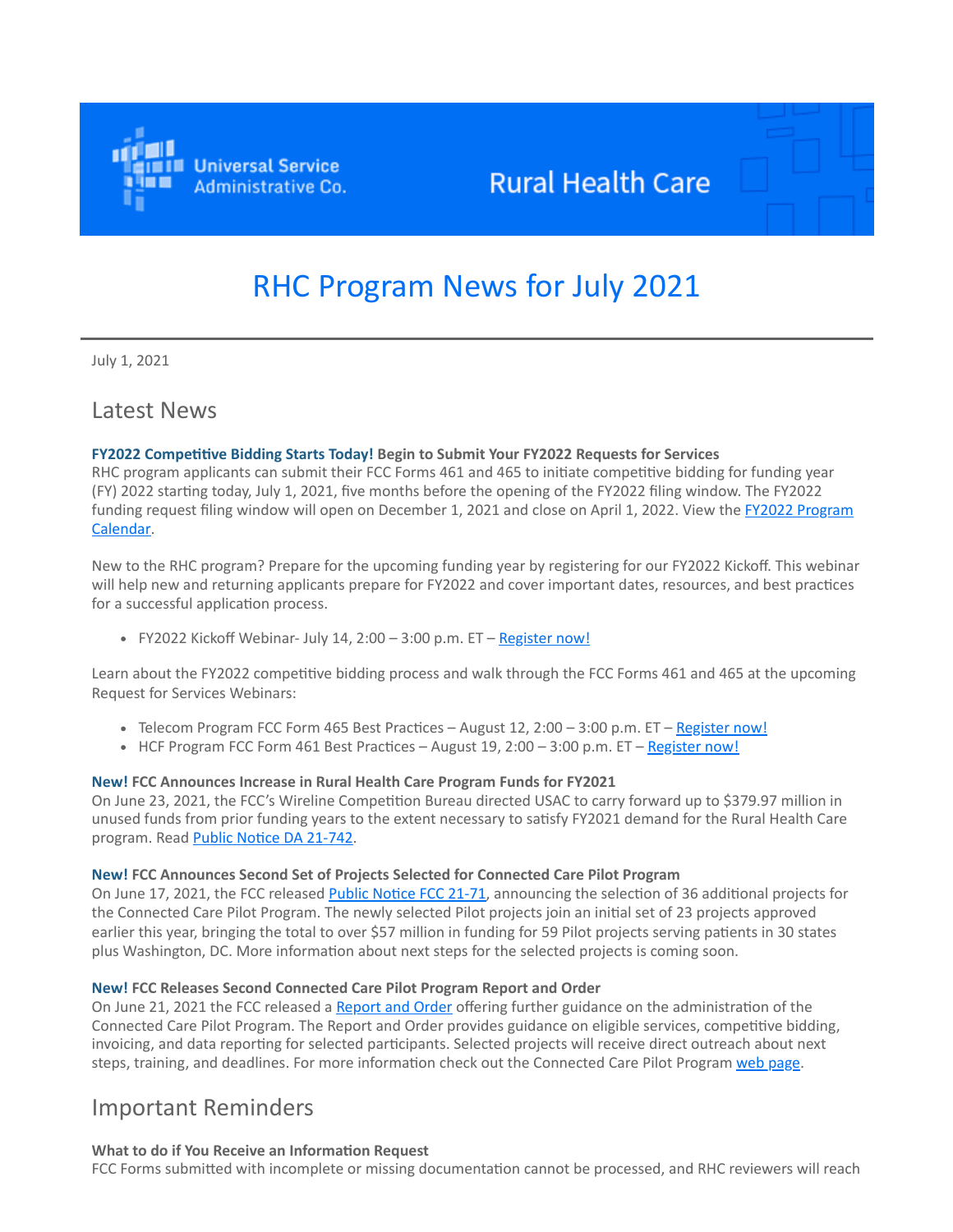out to all account holders (the primary and all secondary and tertiary account holders associated with that HCP) with a request for additional information ("Information Request"). Information Requests are sent to collect any missing documentation, address deficiencies, or to ask clarifying questions about the FCC Form.

Due to FCC [Order DA 21-394](https://click.outreach.usac.org/?qs=e9424db2305b5718613bc7cc6cee1fa667790351a83b1a73432165020f3b9c8981e290eb3fa42a958d5aeb3970b038d349be56c84ca14b38), applicants who receive Information Requests between April 8, 2021 and December 31, 2021 may request a 28-day extension of this deadline, but must do so before the 14-day deadline in the Information Request. An applicant with a 28-day extension will have a total of 42 calendar days to respond to its Information Request. If you receive an Information Request, you must respond to it or request an extension within 14 calendar days. **Failure to respond or request an extension within the 14 calendar days will result in a denial of funding, so be sure to meet that deadline. If you need to request an extension, please do so as soon as possible.**

Information Request Tips for the Telecom Program

- Applicants can receive Telecom Program Information Requests through My Portal OR by email
	- For Information Requests received through My Portal, applicants should respond through My Portal only
	- For Information Requests received by email, applicants should "Reply All" to respond to the Information Request by email
- Use Chrome/Firefox only when using My Portal
- When uploading a document as a response, the document should be limited to 10MB and its file name should not contain any special characters, only letters and numbers

Information Request Tips for the HCF Program

Applicants that receive HCF Program Information Requests through email should "Reply All" to respond to an Information Request by email

#### **Certifications Requirements for National Supply Chain**

As a reminder, when service providers log in to My Portal they will see two new Supply Chain certifications included in the FCC Form 463 and Telecom Program invoice.

The first certification affirms compliance with the [Section 54.9](https://click.outreach.usac.org/?qs=e9424db2305b57186f4682b0d42ff6948f4e1c25feb77c4f8f5914364650d881cb18beb55e81344b88e4166eefb5fb05be284b87010dd809) prohibition on USF support to purchase, obtain, maintain, improve, modify, operate, manage, or otherwise support equipment or services produced or provided by the covered companies deemed to pose a national security threat to the integrity of the communications network or communications supply chain. Huawei Technologies Company and ZTE Corporation, and their parents, affiliates, and subsidiaries, are the two companies that have been officially designated as such threats by the FCC. The second certification affirms compliance with [Section 54.10](https://click.outreach.usac.org/?qs=e9424db2305b57186edf24b200a1f20657838b9ce565cc89a81313361656350a1315c25a18f1b7dc0a092ddab6a76b9a006a6f4e29394139), which prohibits the use of any Federal subsidies on any communications equipment and services on the **Covered List**.

- **FY2020 Applicants**: If you requested services or equipment provided or that contain components of products produced by Huawei Technologies or ZTE, or any of their parents, affiliates and subsidiaries in FY2020, you cannot invoice for these funds. Instead, you should immediately request a service substitution prior to invoicing in order to ensure complete program compliance.
- **FY2021 Applicants**: If you identify the use of covered equipment/services on your submitted funding request form please email [RHC-Assist@usac.org](mailto:RHC-Assist@usac.org?subject=) with your FRN number. We will work with you to take corrective action to ensure compliance.
- **FY2022 Applicants**: As you proceed with competitive bidding beginning in July, please ensure you are not requesting funding for services or equipment from Huawei Technologies or ZTE, or any of their parents, affiliates and subsidiaries.

Upcoming Audits: In addition, beginning this summer, USAC will conduct audits of compliance with the supply chain rules. To help you prepare, USAC will host a series of webinars so that you can learn more about what to expect if you are selected for an audit.

Service providers who participate in multiple USF programs must also complete these annual certifications for each other program (i.e., E-rate, High Cost, and Lifeline) in which they participate. For additional information and FCC form due dates, visit USAC's Supply Chain webpage.

#### **Effective Now: FCC DA 20-1420 Implements Rule Changes for FY2020**

FCC [Order DA 20-1420](https://click.outreach.usac.org/?qs=e9424db2305b57189f26f0d8f0e680feaec4e2962f7e0b7afa8be5dead39e3a048db42ad266cbba5f76b31ec71e3c077401e52418457c478) implemented certain rule changes mid-funding year (FY) 2020 that were previously slated for FY2021. The FCC recognizes that making these rules effective mid-FY2020 will provide helpful flexibility to health